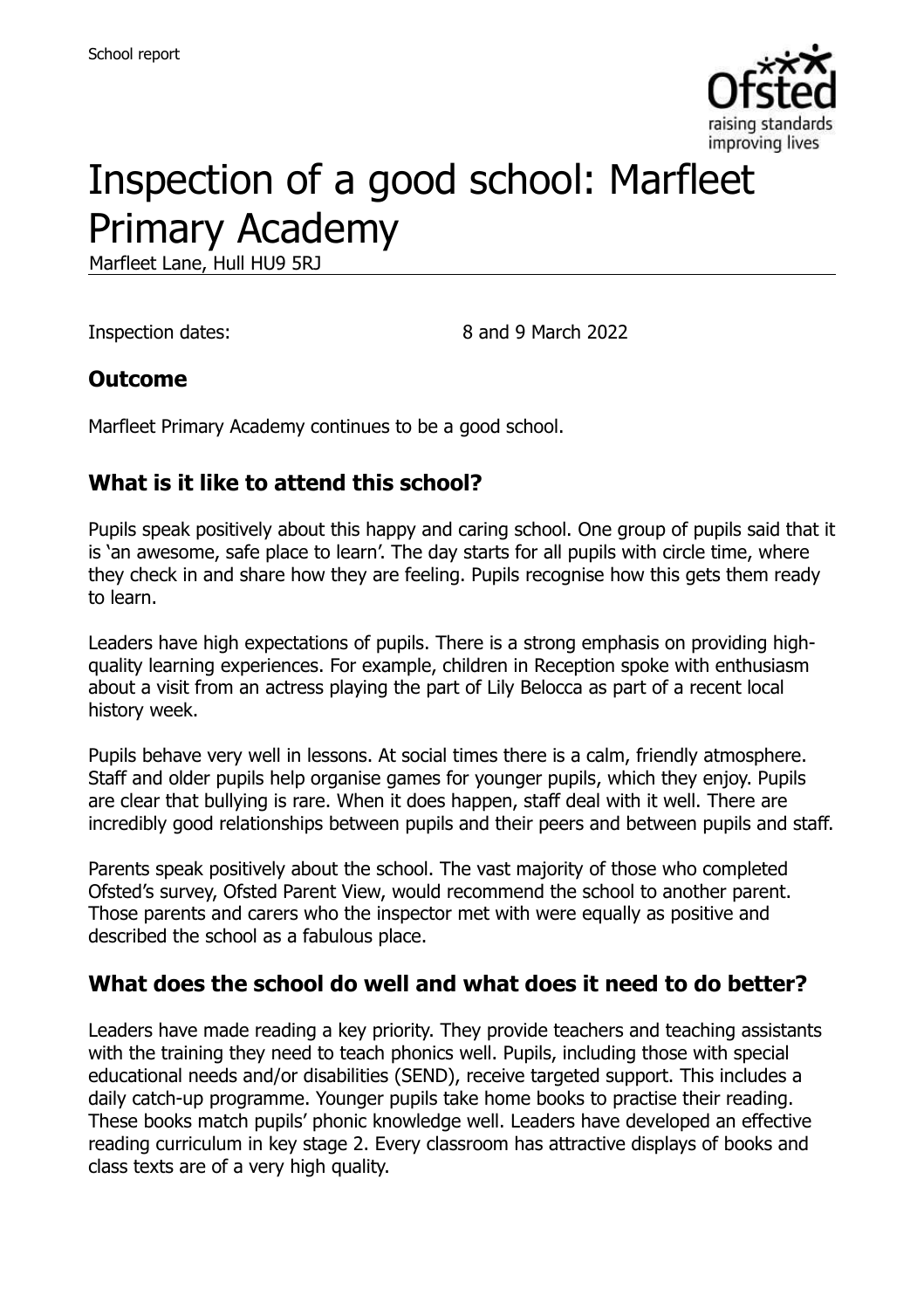

The history curriculum covers a broad range of topics which are connected well to other subjects. Pupils enjoy these topics and talk confidently about recent learning. Pupils write imaginatively about the topics they are studying. However, pupils' writing is not clearly focused on the history content that they need to learn. Pupils do not consistently remember what they have been taught in history. For instance, older pupils find it difficult to explain the causes of some historical events they have been taught about.

In the early years, the curriculum for number is carefully sequenced. Teachers encourage children to fully explain how they work things out. This helps to deepen children's understanding. Most children enjoy mathematics lessons and are confident in using their knowledge of number. Children in the early years with SEND are supported well in mathematics. Pupils in key stage 2 know their times tables well. However, leaders are aware that pupils' knowledge and understanding of some aspects of the school's mathematics curriculum are less secure, such as in geometry and measures. Leaders are taking action to improve this.

Leaders have ensured there is a comprehensive curriculum for personal, social and health education, which the school calls 'Roots'. Alongside this, pupils also explore a theme of the week. During the inspection pupils enjoyed exploring International Women's Day. The school offers a wide range of clubs and activities, ranging from sport to musical theatre. Pupils value the enrichment opportunities on offer. The school's enrichment programme is nearly back to the capacity it was before the pandemic.

When pupils returned to school after lockdown, leaders swiftly re-established good behaviour routines. Pupils behave well. There is very little disruption to learning. While insisting on high standards of behaviour, staff are always mindful of the well-being of all pupils.

Staff are proud to work at Marfleet Primary Academy and morale is high. Governors know the school well and provide effective challenge to leaders. The multi-academy trust monitors the school effectively. However, in some aspects of the school's work there is a lack of clarity about the responsibilities of the multi-academy trust and the local governing body.

## **Safeguarding**

The arrangements for safeguarding are effective.

The well-being of pupils is at the heart of all the school does. As a result, there is a strong culture of safeguarding. Leaders ensure that the correct procedures are followed when appointing staff. Leaders are tireless in their efforts to get the right support for pupils and their families. They know the community they serve very well. Staff receive regular training and understand their responsibilities in keeping pupils safe. Staff ensure that pupils know how to keep themselves safe off and online.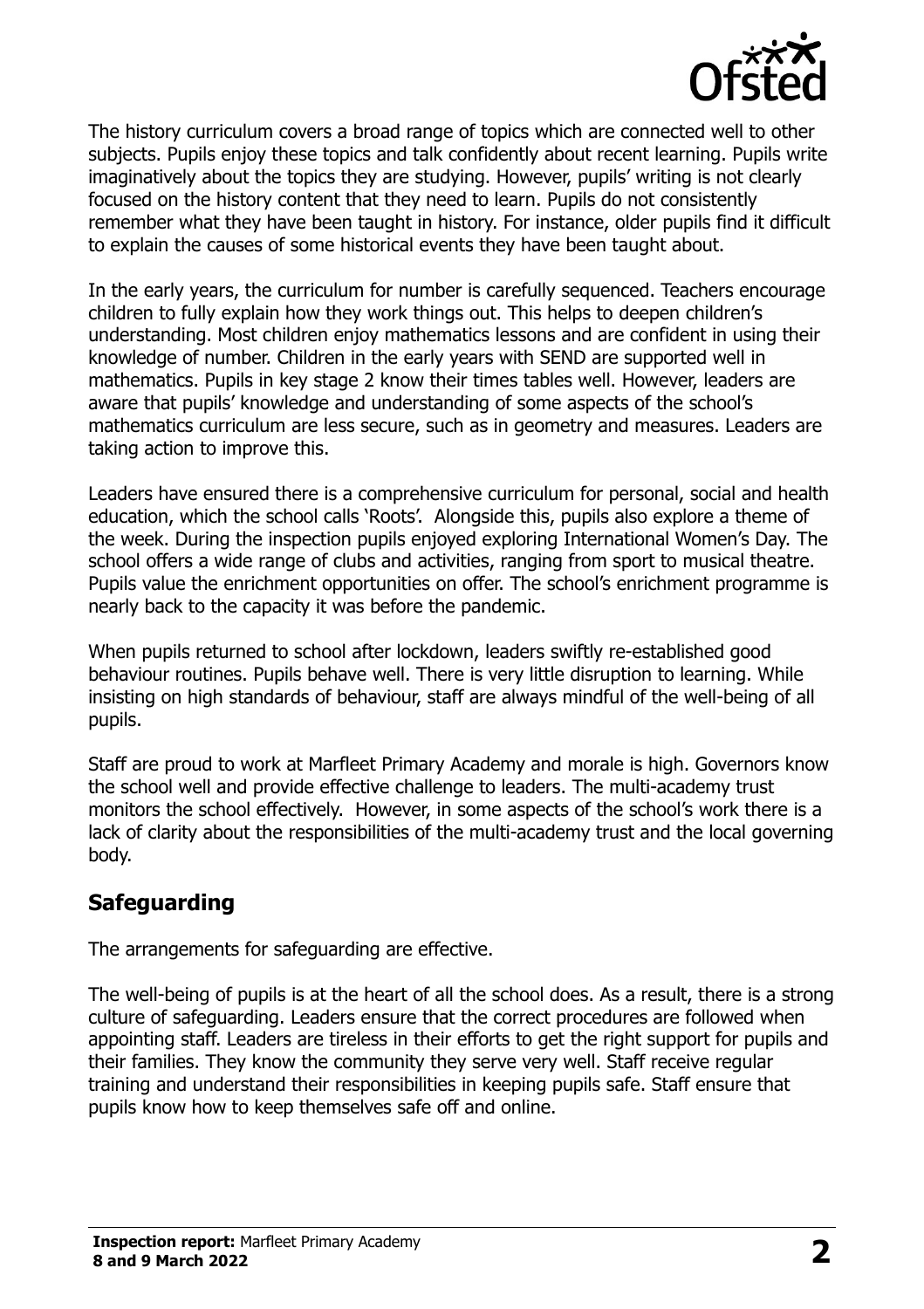

## **What does the school need to do to improve?**

## **(Information for the school and appropriate authority)**

- The school's curriculum is not sufficiently well planned and sequenced in some subjects. It is clear that leaders are taking action to address this. Pupils sometimes struggle to use their developing knowledge and understanding to make connections in their learning. Leaders need to complete the process of reviewing and refining the curriculum in all subjects within their identified timescale. For this reason, the transitional arrangements have been applied.
- The mathematics curriculum is not well sequenced in all areas. This means that pupils' knowledge and understanding of some aspects of the school's mathematics curriculum are less secure. Leaders should ensure that the mathematics curriculum is well sequenced to enable pupils to develop strong knowledge across all areas of the school's mathematics curriculum, for instance in geometry and measures.
- The roles and responsibilities of the local governing body and the trustees are not well understood in some areas. This can result in a lack of clarity around lines of accountability. Trustees should review the responsibilities of the local governing body and the board of trustees to ensure that there is clarity in any delegation.

### **Background**

When we have judged a school to be good, we will then normally go into the school about once every four years to confirm that the school remains good. This is called a section 8 inspection of a good or outstanding school, because it is carried out under section 8 of the Education Act 2005. We do not give graded judgements on a section 8 inspection. However, if we find evidence that a school would now receive a higher or lower grade, then the next inspection will be a section 5 inspection. Usually this is within one to two years of the date of the section 8 inspection. If we have serious concerns about safeguarding, behaviour or the quality of education, we will deem the section 8 inspection as a section 5 inspection immediately.

This is the first section 8 inspection since we judged the predecessor school, Marfleet Primary School, to be good in February 2015.

### **How can I feed back my views?**

You can use [Ofsted Parent View](https://parentview.ofsted.gov.uk/) to give Ofsted your opinion on your child's school, or to find out what other parents and carers think. We use information from Ofsted Parent View when deciding which schools to inspect, when to inspect them and as part of their inspection.

The Department for Education has further quidance on how to complain about a school.

If you are the school and you are not happy with the inspection or the report, you can [complain to Ofsted.](https://www.gov.uk/complain-ofsted-report)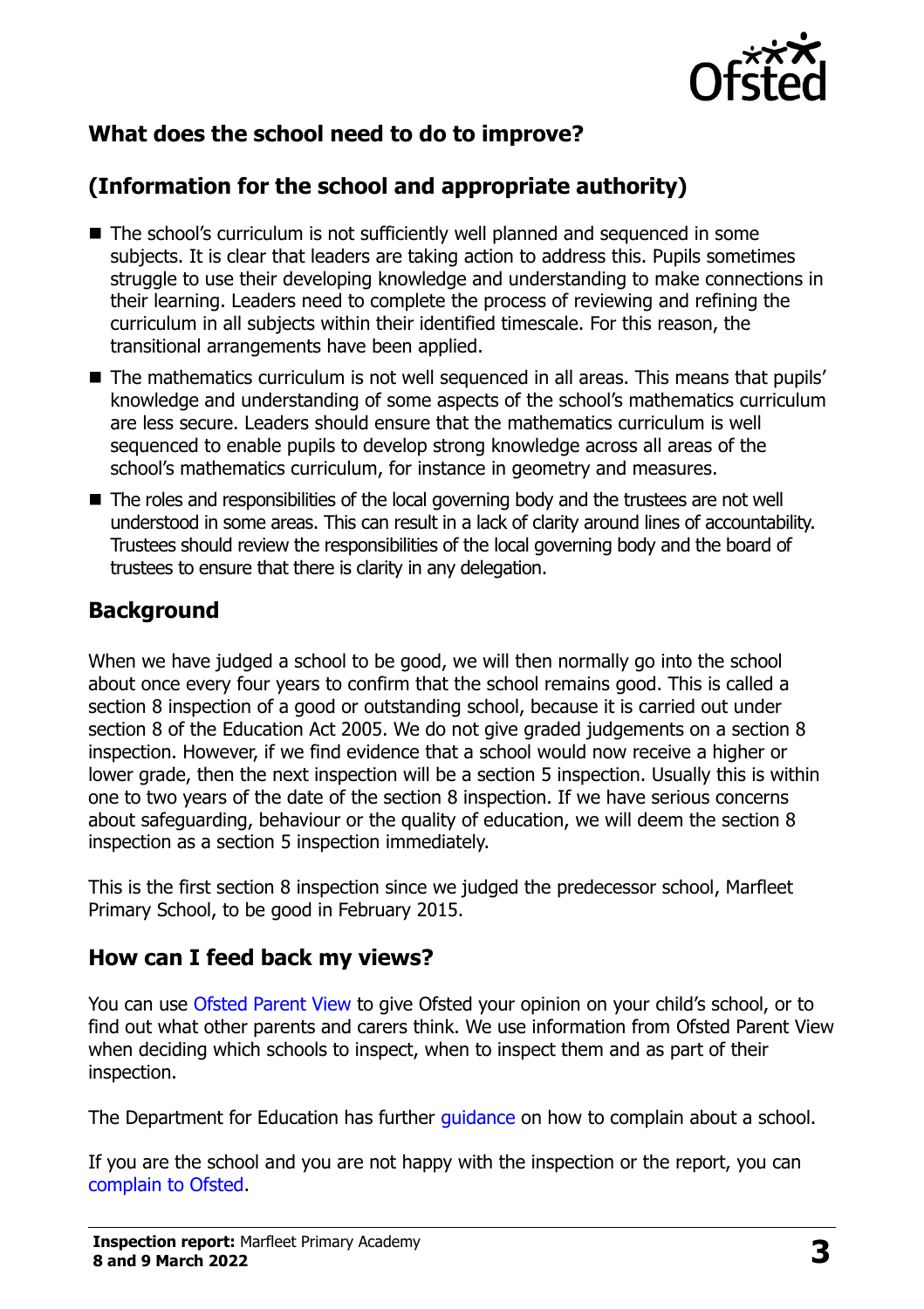

## **Further information**

You can search for [published performance information](http://www.compare-school-performance.service.gov.uk/) about the school.

In the report, '[disadvantaged pupils](http://www.gov.uk/guidance/pupil-premium-information-for-schools-and-alternative-provision-settings)' refers to those pupils who attract government pupil premium funding: pupils claiming free school meals at any point in the last six years and pupils in care or who left care through adoption or another formal route.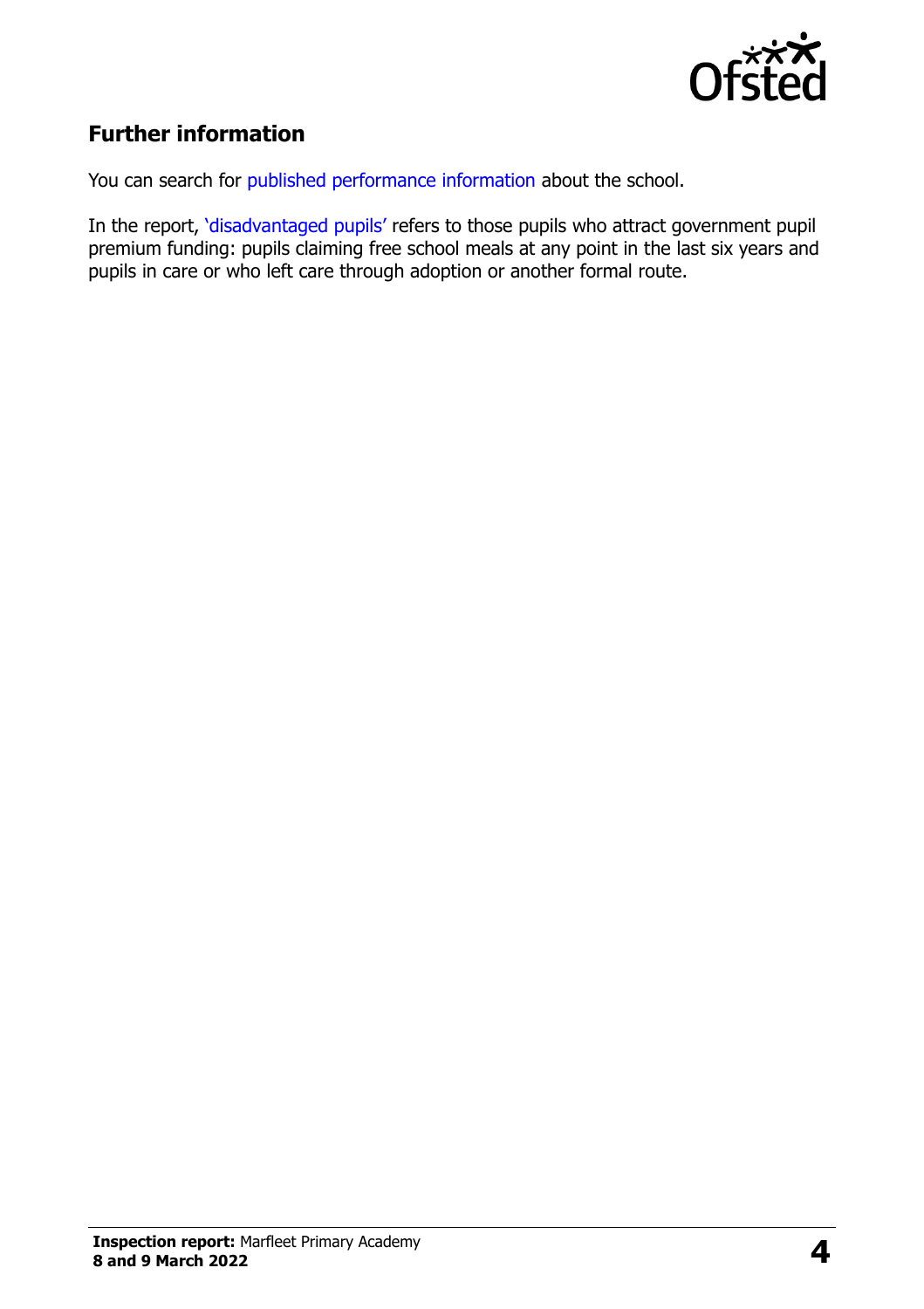

## **School details**

| Unique reference number             | 144671                          |
|-------------------------------------|---------------------------------|
| <b>Local authority</b>              | Kingston Upon Hull City Council |
| <b>Inspection number</b>            | 10212090                        |
| <b>Type of school</b>               | Primary                         |
| <b>School category</b>              | Academy converter               |
| Age range of pupils                 | 3 to 11                         |
| <b>Gender of pupils</b>             | Mixed                           |
| Number of pupils on the school roll | 216                             |
| <b>Appropriate authority</b>        | Board of trustees               |
| <b>Chair of trust</b>               | <b>Tricia Ellison</b>           |
| <b>Headteacher</b>                  | Victoria Shaw                   |
| Website                             | https://marfleet.ebor.academy   |
| Date of previous inspection         | Not previously inspected        |

## **Information about this school**

- The number of pupils on the school's roll has increased in recent years. As a result, a new classroom was built in 2016 and the school's hall was extended in 2019.
- Marfleet Primary Academy converted to become an academy school as part of Ebor Academy Trust in 2017. When its predecessor school, Marfleet Primary School, was last inspected by Ofsted it was judged to be good overall.
- The headteacher was appointed in June 2018. The headteacher was on parental leave at the time of the inspection. There was an interim headteacher in post at the time of the inspection.

## **Information about this inspection**

- This was the first routine inspection the school received since the COVID-19 pandemic began. The inspector discussed the impact of the pandemic with school leaders and has taken that into account in their evaluation of the school.
- The inspector carried out deep dives in these subiects: early reading, mathematics and history. For each deep dive, the inspector discussed the curriculum with subject leaders, visited a sample of lessons, spoke to teachers, spoke to some pupils about their learning and looked at samples of pupils' work.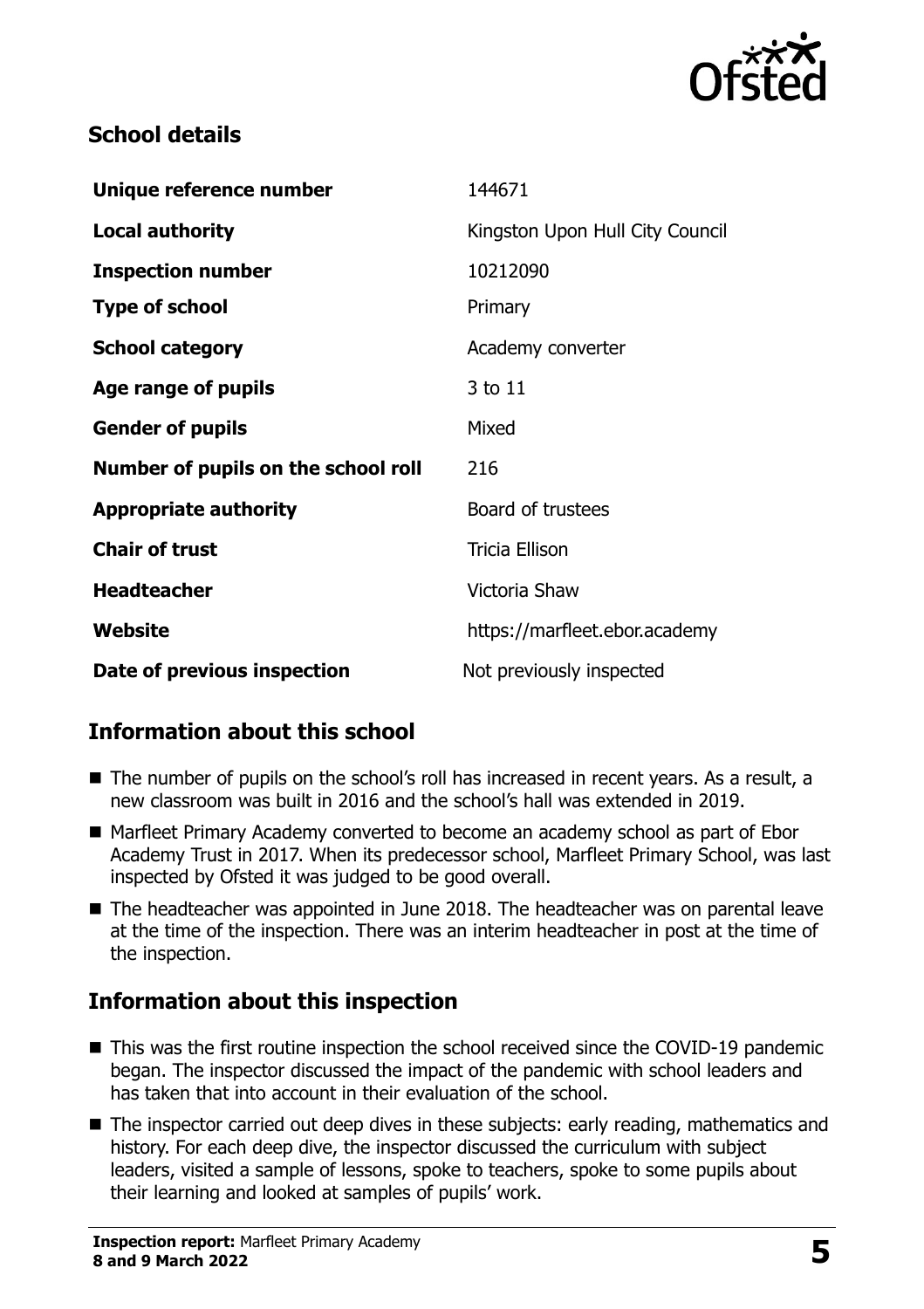

- The inspector met with the interim headteacher, subject leaders and other members of staff. The inspector met with the chair of the local governing body and an additional governor. The inspector spoke to the multi-academy trust's executive headteacher. The inspector also met with the chair of the multi-academy trust remotely.
- The inspector observed pupils' behaviour in lessons and at breaktimes and lunchtimes. He gathered pupils' views from both formal and informal discussions.
- The inspector scrutinised a range of documentation, including the school's selfevaluation and improvement plan.
- The inspector checked the school's single central record, met with the school's designated safeguarding lead and reviewed safeguarding information.
- The inspector met with parents and carers. He took account of the 17 responses to Ofsted's parent survey, Ofsted Parent View. The inspector also took account of the 18 responses to Ofsted's staff survey.

#### **Inspection team**

Andrew Cummings, lead inspector **Canadia** Ofsted Inspector